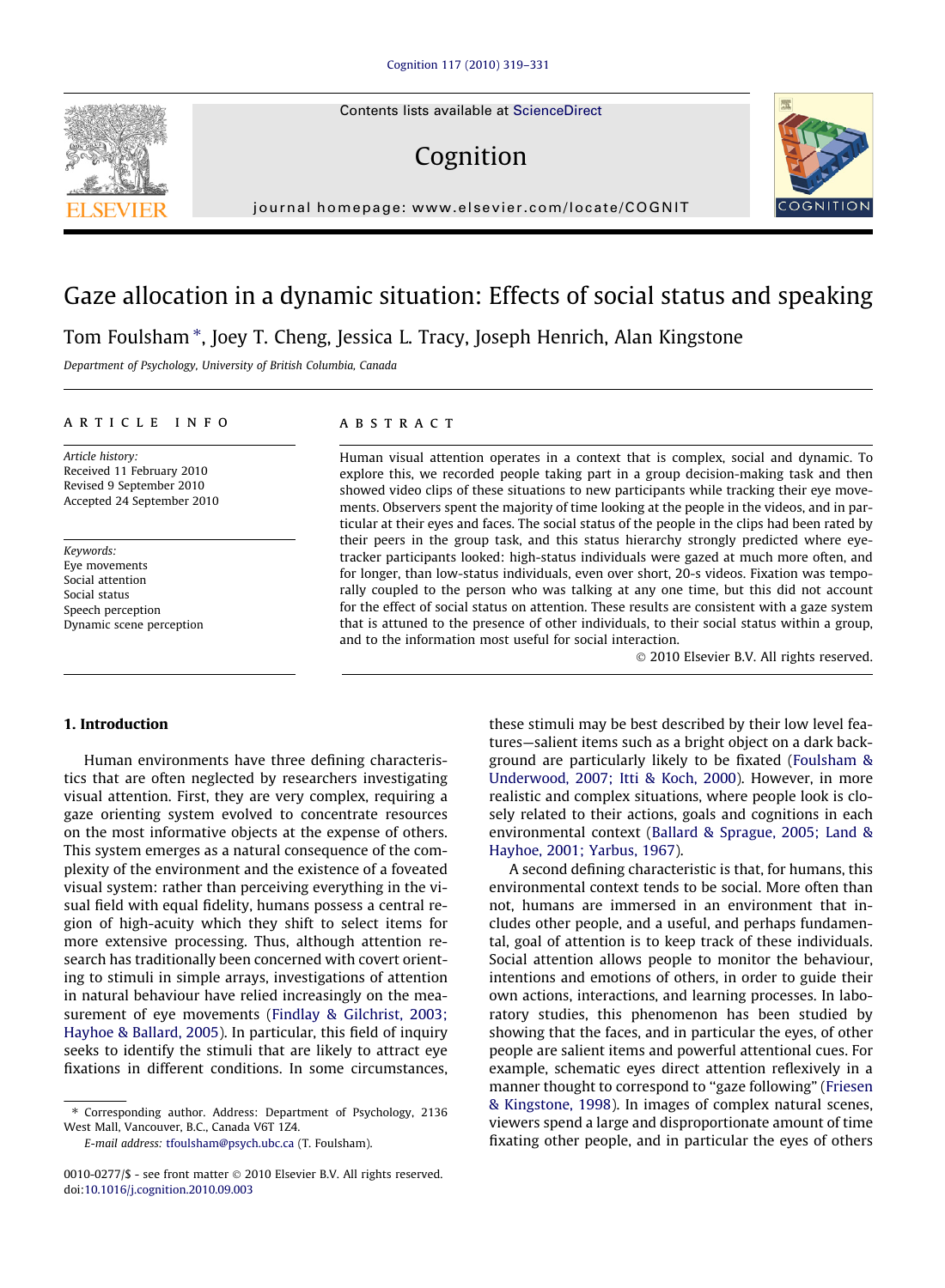[\(Birmingham, Bischof, & Kingstone, 2008\)](#page-11-0). Children and adults with autistic spectrum disorder, who show abnormal and reduced social interactions, may not look at people in scenes and movies to the same degree as normally functioning participants [\(Dalton et al., 2005; Klin, Jones,](#page-11-0) [Schultz, Volkmar, & Cohen, 2002\)](#page-11-0), and these deficits in social attention may even be a causative factor in the disorder [\(Baron-Cohen, 1995\)](#page-11-0).

Third, the natural environment is highly dynamic because the state, location and salience of the objects within it change over time. Many laboratory studies of visual attention are concerned with how people select items in space (for example targets in a search task) and the goals, stimuli and locations in these studies typically remain fixed (although some paradigms do require more dynamic attentional selection, e.g. multiple object tracking, [Pyly](#page-12-0)[shyn & Storm, 1988;](#page-12-0) the attentional blink, [Raymond, Shap](#page-12-0)[iro, & Arnell, 1992;](#page-12-0) task switching, [Rogers & Monsell,](#page-12-0) [1995](#page-12-0)). The guidance of eye movements in natural scenes is often studied using static images [\(Foulsham & Under](#page-11-0)[wood, 2008; Henderson, 2003](#page-11-0)), but it is not always clear how well this research transfers to the real world, where individuals and the visual environment are often moving, and where particular objects need to be fixated at certain times. In contrast, studies of gaze allocation in real world activities have typically emphasized the temporal patterning of eye movements in relation to action [\(Land & Hayhoe,](#page-12-0) [2001](#page-12-0)). For example, people look toward an object a few seconds before manipulating it, and they then move their gaze to the next task in the sequence. Recently, some research has explored the distribution of attention and eye movements in movies, and these experiments have suggested that people show a relatively high degree of convergence in cognitive processing and the distribution of attention ([Hasson, Nir, Levy, Fuhrmann, & Malach, 2004](#page-11-0)). In movies, gaze seems to be drawn to both low-level salient cues (such as suddent onsets and movement: [Itti,](#page-11-0) [2005](#page-11-0)) and to semantic (whilst not necessarily salient) stimuli such as meaningful events and the actions of others [\(Klin et al., 2002](#page-11-0)).

In this paper we investigate gaze allocation in a set of video clips showing three individuals conversing. Where and when do people look when naturally viewing such clips? While these are relatively controlled stimuli, they contain real people embedded in a realistic background and a dynamic situation, allowing an exploration of the spatiotemporal distribution of attention in a social context. Previous research would predict that the people in the clips will be potent at drawing the attention of observers, even though there is no particular task requirement to fixate them. Which factors will determine who gets fixated, and when? The use of complex stimuli with several people adds a social dimension and permits us to investigate whether social psychological constructs have an effect on the allocation of eye movements.

One social factor that may be critical is the social status of the different individuals in the environment. In almost all social situations, humans readily develop hierarchically structured relationships, with some individuals exerting more influence on others and, consequently, attaining in-

creased access to reproductively relevant resources (e.g., food, mates; [Berger, Rosenholtz, & Zelditch, 1980](#page-11-0)). Indeed, individual differences in social status or rank may be ubiquitous in human social interactions ([Boehm, 1993](#page-11-0)). Many other primates also form strong social hierarchies, and gaze following has been documented in several of these, such as monkeys ([Emery, 2000\)](#page-11-0). Ring-tailed lemurs also show spontaneous gaze following of other social group members in their natural environment, suggesting that social attention evolved early in species that interact in social groups [\(Shepherd & Platt, 2008\)](#page-12-0). [Chance \(1967\)](#page-11-0) hypothesized that social attention would reflect the dominance hierarchy of primate groups, such that the dominant individual receives the greatest number of glances, and a recent study of patas monkeys supported this prediction [\(McNelis & Boatright-Horowitz, 1998](#page-12-0)). It has also been demonstrated that the effectiveness of gaze as a social cue depends on the relative social status of the individual: low status monkeys reflexively follow the gaze of any familiar monkey, but high-status macaques will only respond in this way to other high-status animals ([Shepherd,](#page-12-0) [Deaner, & Platt, 2006\)](#page-12-0).

In humans, observational studies have documented rank-biased attention among children, by coding their apparent gaze [\(Abramovitch, 1976; LaFreniere & Charles](#page-11-0)[worth, 1983; Vaughn & Waters, 1981\)](#page-11-0). However, experimental evidence for effects of social status on attention in humans is scarce; similarly, very few studies have used eye-tracking methodology to assess the impact of status on humans' attention. One recent study reported that the social status of people depicted in an array of photographs influenced the extent to which these individuals attracted attention [\(Maner, DeWall, & Gailliot, 2008\)](#page-12-0): the frequency of high-status males in an array was over-estimated, and an eye tracking study confirmed that people spent more time looking at men who were rated as high status. This is consistent with evolutionary theories positing that social status is important in mate selection, particularly for women choosing a male partner. However, consistent with evolutionary approaches predicting the importance of attention to high-status individuals for reasons other than mate choice ([Henrich & Gil-White, 2001](#page-11-0)), high-status males were also potent in attracting the attention of male observers.

Although these findings suggest that the social status of targets in a display may influence the amount of attention they receive, they are also somewhat limited. Maner et al. manipulated social status by editing photographs to show individuals wearing either professional or casual attire, and their stimuli were static photographs isolated on a blank screen with no social context, no movement, and a task that placed few demands on the attentional system. In contrast, here we measure gaze while observers watch video clips of a real social interaction, and social status is quantified on the basis of previous ratings made by peers who participated in the interaction. If social status affects the distribution of gaze in this study, it will provide evidence: (i) that attention is guided, top-down, by social attributions rather than just by feature salience and (ii) that social status plays a role in early human information processing.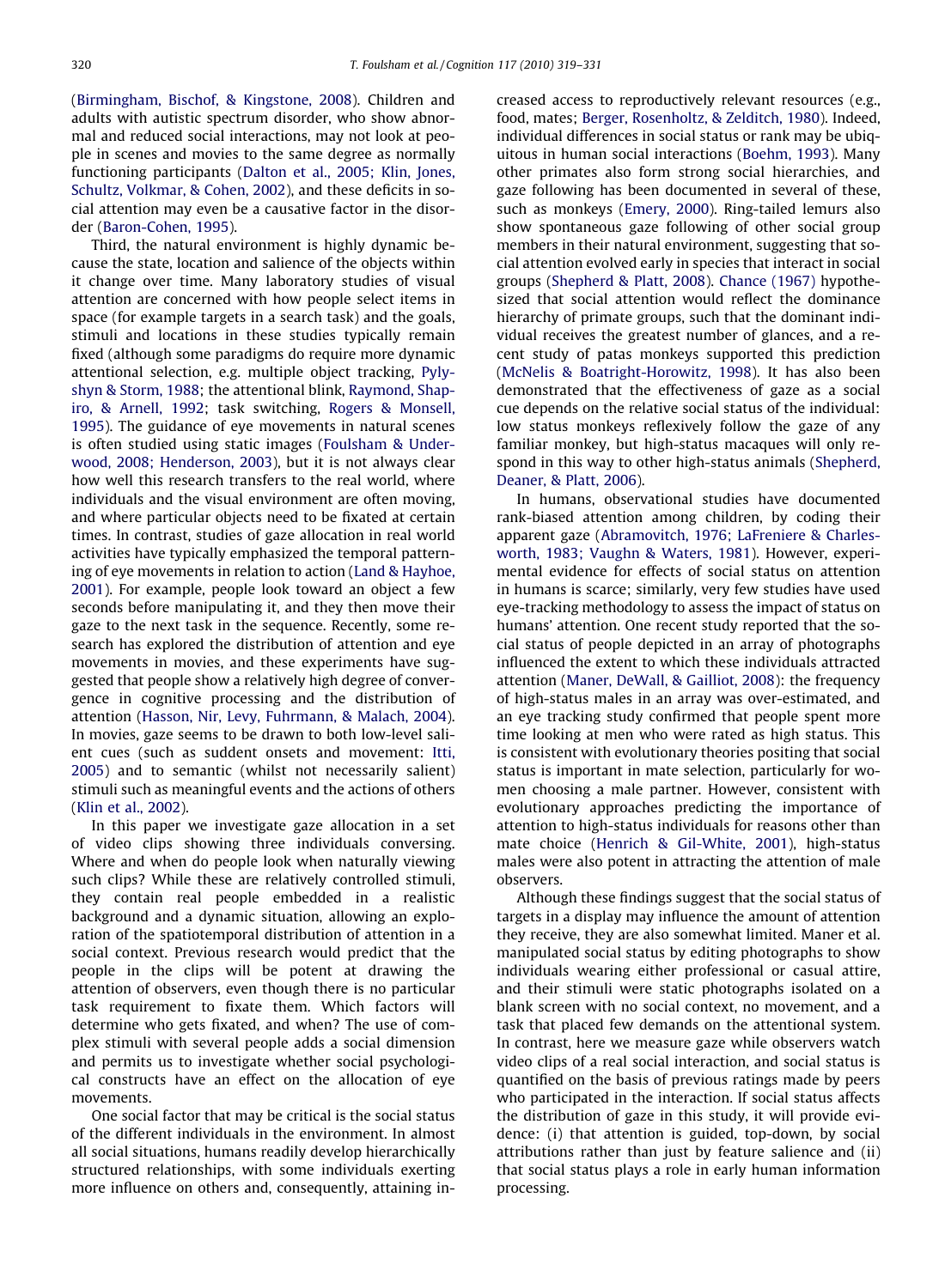### <span id="page-2-0"></span>2. Methods

## 2.1. Participants

Twenty-five students participated in the experiment. All were recruited through the University of British Columbia Human Subject Pool, and they gave their full informed consent and received course credit in return for participating. All participants had normal vision and did not wear glasses. After the experiment, it was confirmed that the participants were unfamiliar with the people they viewed in the experimental video clips.

#### 2.2. Stimuli and design

The experimental stimuli consisted of four sets of video clips. Each set was derived from a previous experiment ([Cheng, Tracy, Henrich, Foulsham, & Kingstone, in prepara](#page-11-0)[tion\)](#page-11-0) in which groups of unacquainted undergraduates completed an interactive decision-making task while being recorded by an unconcealed high-definition video camera with built-in microphone positioned in front of them. The decision-making task concerned a hypothetical situation requiring participants to rank a list of items for their use in a survival situation (i.e. ''which items would your group need to survive if marooned on the moon?"). Participants were given 20 min to discuss this task in groups of 6, sitting around a table with three people on each side, before deciding on a group answer. To incentivize correct responses, participants knew that if the group's final response was close to the correct answer, each participant would be given a monetary bonus. The videos used in the present research featured the three individuals on one side of the table. Fig. 1 depicts a schematic of the scene and the layout of the resulting video frames.

Four representative videos were chosen for the eye tracking study. In each case, the three individuals in the video were classified according to social status scores from the original group-interaction experiment (from now on we will refer to these three individuals as the ''targets"). Specifically, in that previous study, after the group task all group members rated the social status and influence of each target, among a battery of other judgments (three items on a 7-point scale, e.g., ''this person led the task"). Ratings were made in a round-robin fashion then aggregated across peers. The four sets of clips used were chosen because peer-rated scores revealed clear relative status differences of the targets within them; on average there was a 2.5 point difference in mean status ratings (overall  $SD = 1.4$ ) between two of the targets, with the third falling in between, suggesting that these individuals could be considered high, low and medium status. Given these differences, in subsequent analyses we were able to compare the degree to which people paid attention to targets of each status level, by taking the mean across the high, medium, and low-status targets in the four videos. The mean (and standard deviation) peer-ratings for each type of target (on our 7-point scale) were 5.78 (0.6), 4.99 (0.2) and 3.25 (1.5) for high, medium and low status respectively. These ratings were significantly different  $(F(2, 9) = 7.7$ ,  $p < .05$ ). Planned contrasts across the in-group ratings of the four examplars of each target (i.e., across the four 'high-status' targets, the four 'low-status' targets, and the four 'medium-status' targets) confirmed that low-status targets were rated significantly lower in status than high  $(t(9) = 3.83, p < .01)$  and medium  $(t(9) = 2.63, p < .05)$  status targets. High and medium targets did not differ significantly. As a further manipulation check, therefore, we asked our eye-tracked participants (after the experiment), and an additional 34 naïve raters, to rate the social status of each of the targets (using the same three items and 7 point scale as the in-group ratings). These participants rated our three groups of targets as significantly different (F(2, 174) = 110.46, p < .001,  $\eta_p^2 =$  .56). High-status targets  $(M = 4.97, SD = 1.20)$  were rated higher than medium-status targets ( $M = 4.21$ , SD = 1.06), who in turn were perceived as having significantly higher status than low-

status targets  $(M = 2.25, SD = 0.76)$ . Contrasts between these levels were all highly reliable (all  $ts(174) > 4$ ,  $ps < .001$ ).

In this experiment, we were particularly interested in whether social status made a difference to an observer's



Fig. 1. Stimuli production and layout. The videos were filmed using a camera facing each side of a table and capturing three of the people in the group (e.g., targets T1–T3; left panel). Frames from the clip featured these three people sitting side by side at a table (right panel, illustrating approximate size of the targets). The ROIs used to define fixations on the targets are shown as black boxes.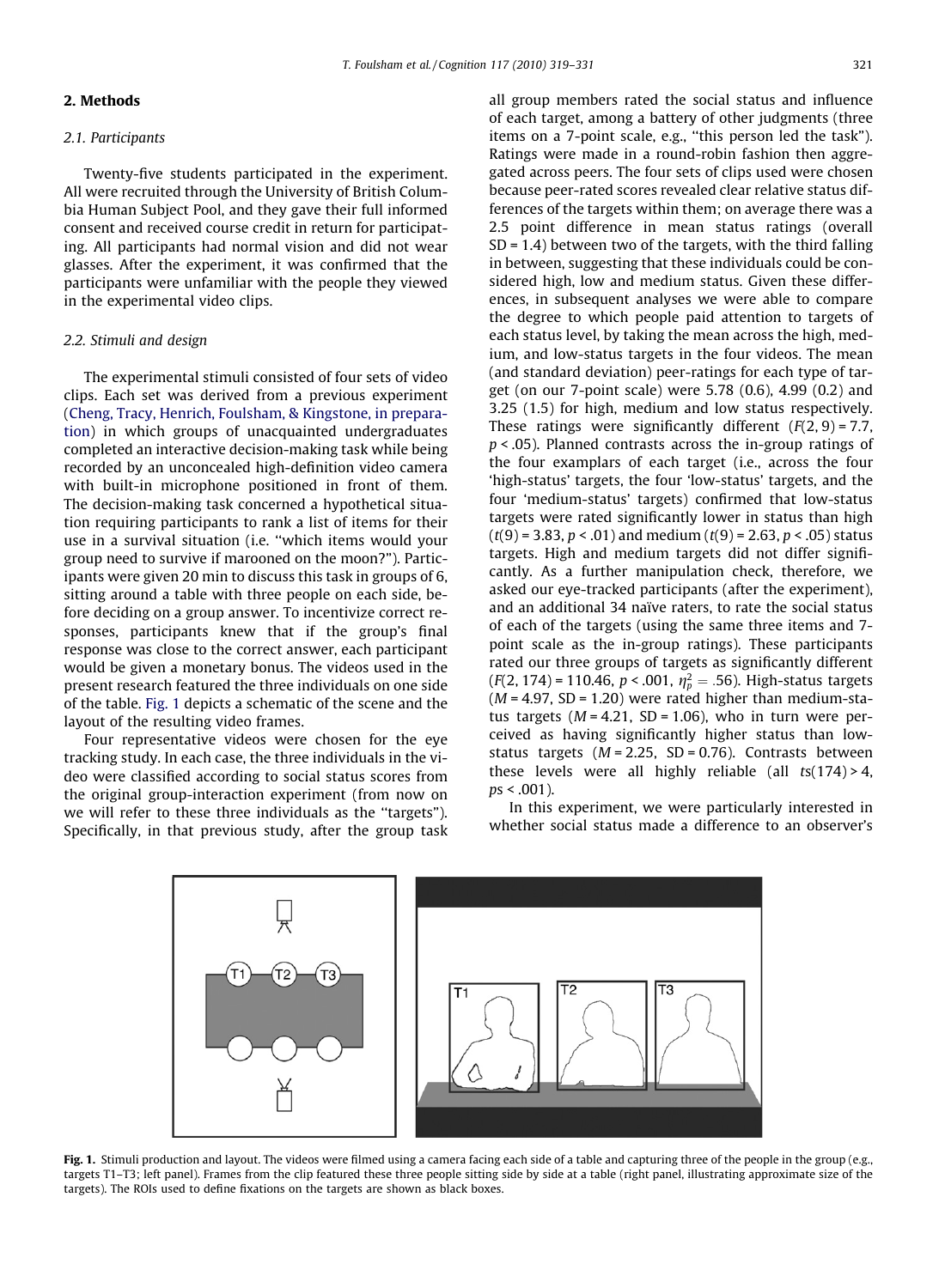gaze allocation, even when the observer had only brief exposure to the target individuals. Given the difficulty of analyzing eye movements in video, and of maintaining an accurate track over long periods of time, we used six twenty-second clips for each set of targets. One research assistant blind to the study's hypotheses was instructed to choose six clips from each video that featured group members negotiating and reaching a pivotal decision. These clips often contained moments of conflict, or times when one target had succeeded in persuading other members after an extensive debate, thus they captured moments where status dynamics were particularly salient.

The clips were cropped and formatted as digital movie files with dimensions of 1024 by 768 pixels and a frame rate of 30 fps. The aspect ratio of the original clips was 16:9, and thus a black border was added above and below the video image. The Xvid video codec [\(www.xvid.org](http://www.xvid.org)) was used as it offered superior playback, as well as extremely accurate timing, which meant that the eye tracking apparatus could log exactly which frame was on the screen at any one time. Sound was played via an ASIO sound card, which maintained synchrony between video and audio. Each participant saw all six clips from one set in a random order. The set of clips seen by each participant was determined randomly, and each set of clips was seen by six participants, with the exception of one set that was seen by seven participants.

#### 2.3. Apparatus

The videos were shown on a 19-in. colour monitor with a refresh rate of 60 Hz. Participants used a headrest, which minimized head movements and ensured a constant viewing distance of 60 cm, which resulted in an effective screen size of 40 $\degree$  by 31 $\degree$  of visual angle. At this distance, the visible area of the video frame was approximately  $40^{\circ}$  by  $23^{\circ}$ . Sound was played through a pair of speakers positioned on either side of the monitor.

Eye movements were recorded using the EyeLink II system, which uses a head mounted camera. Pupil position was recorded monocularly from the video image of the right eye at 500 Hz. The EyeLink system used an on-line parser to extract fixations and saccades from the eye position samples, using velocity  $(30<sup>o</sup>/s)$  and acceleration  $(8000°/s^2)$  thresholds.

The dynamic nature of our stimuli meant that maintaining a temporal synchrony between video, audio and eye tracking data was important. We accomplished this using EyeLink's standalone Experiment Builder software, which, in concert with the Xvid codec, wrote with millisecond accuracy time-stamped messages to the eye tracking data file at the onset (i.e. the first screen retrace) of each video frame. Several frames were cached in advance and the system demonstrated extremely accurate timing. The timestamp for each frame could then be compared to the events in the eye tracking data file (e.g. fixations).

## 2.4. Procedure

The experiment began with the instruction that the participant should watch the clips as if they were in the room with the targets. More specifically, they were instructed to ''imagine that you're in the room with these people, working on the task. Please think about which of the people in the group you would want to work with in a subsequent task". The sound volume was adjusted for each participant, and the eye tracker was calibrated with a 9-dot calibration routine that presented dots one at a time in known locations on the screen.

The trials then began. In each of the six trials, a driftcorrect marker was first presented in the centre of the screen, and participants were required to look at the dot and press a key on the keyboard when central fixation was attained. This had the effect of constraining the initial fixation position to the centre of the screen, and correcting the eye tracker for any eye drift. The clip then appeared and the video and audio were played at normal speed for their duration of 20 s. Eye movements during this time were recorded, along with a record of timestamps indicating the onset time of each frame of the video. All six trials proceeded in this fashion.

## 3. Analysis and results

## 3.1. General viewing behaviour

We first assessed how participants responded to the clips by looking at the general eye movements they made.

Participants made an average of 49 fixations (SD = 8.4) during each 20s clip, with fixations having a mean duration of 377 ms (SD = 83). The saccades between these fixations had a mean amplitude of  $6.6^{\circ}$  (SD = 1.2). In all subsequent analysis, the fixation at clip onset was not included, because its central position was constrained by the procedure preceding the onset of the clip. To move beyond these simple descriptives, we quantified the attention given to the three people in the clip (i.e., the ''targets") by defining a region of interest (ROI) around each person. This region was a rectangle with dimensions 10.9 $\degree$  by 14.1 $\degree$ , a size that was kept constant for all targets. In most cases, there was relatively little movement of the targets within a clip, but for this first analysis the ROIs were large enough to encompass the targets throughout the whole clip. The ROIs for one clip are depicted in [Fig. 1](#page-2-0) (right). Using these ROIs, we classified fixations as landing on one of the targets or on the background of walls, furniture and blank screen.

Across all clips and observers, an average of 77% of all fixations landed on the targets. It was relatively rare for the observers to look at the empty and static furniture and background. The ROIs covered 37% of the screen area, so if fixations were uniformly distributed we should expect approximately this proportion of fixations to land on the targets. The fact that many more fixations were spent looking at the targets in the clips than this mean chance expectancy is preliminary evidence that participants focused their attention on the targets. A possible problem with this interpretation is that fixation distributions in a range of stimuli tend to be highly centralized ([Foulsham & Under](#page-11-0)[wood, 2008\)](#page-11-0). As one of our ROIs was central, close to where viewing began and where participants tend to fixate, it might be that this underlies the tendency to fixate the tar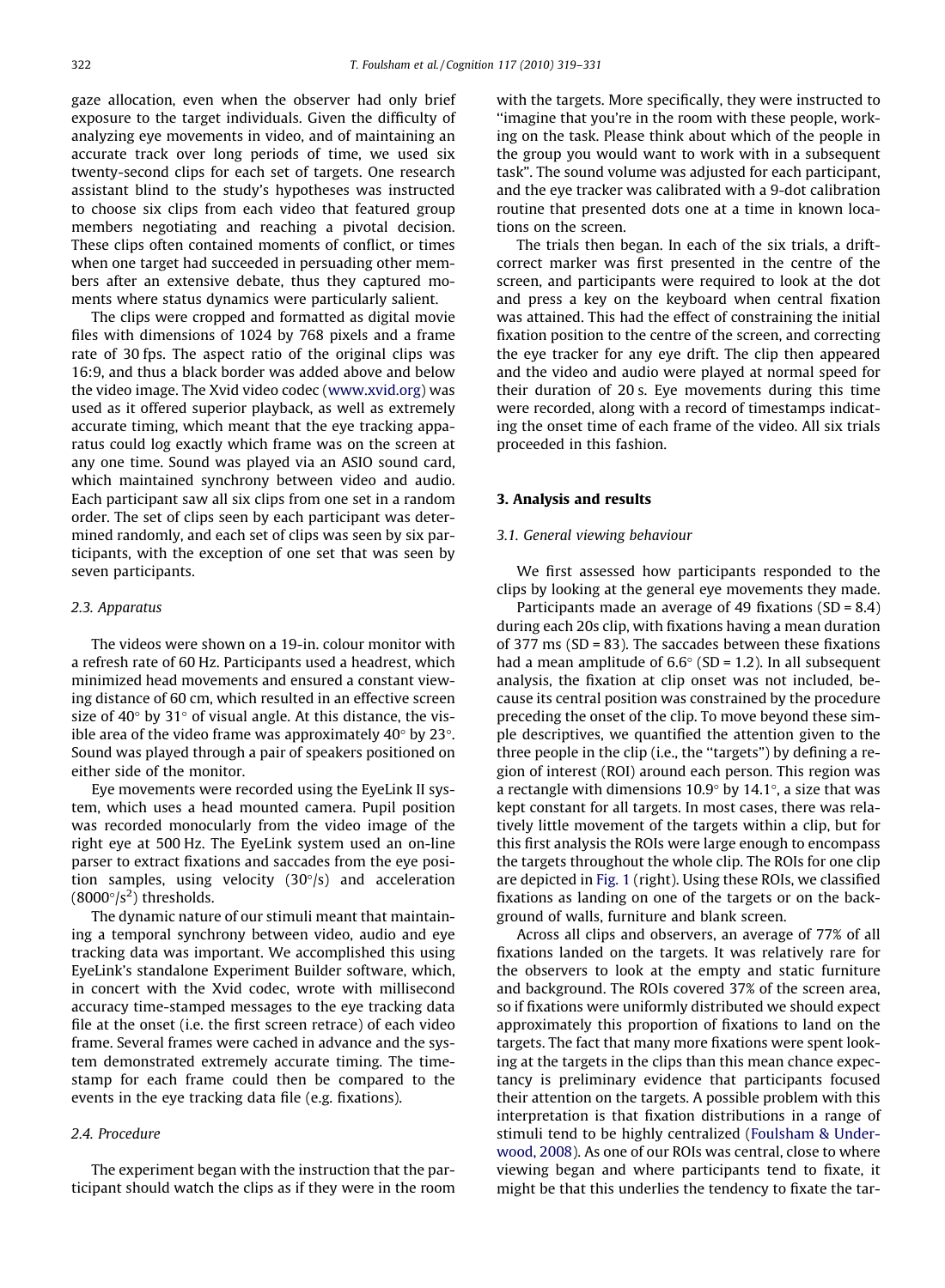gets. However, this explanation is unlikely to account for the data: peripheral targets were also fixated much more often than we would expect given their area, despite being further from the centre of the screen (44% of fixations landed on the left or right target, which together covered just 25% of the screen area). Thus, the people in the clips were potent at attracting fixation. Our subsequent analyses examined whether this varied as a function of these targets' social status.

### 3.2. Gaze allocation and social status

Each clip had three targets, classified as high, medium or low social status. We analysed the eye movement data using repeated measures ANOVA with one within-subject factor of social status. Table 1 shows the measures taken for each level. First we considered the proportion of fixations that landed on the different targets. Fixations were parsed by the EyeLink system, according to the velocity and acceleration thresholds outlined in the method, and proportions were calculated across all fixations made during a clip, and then averaged across clips.

Status had a reliable effect on the proportion of fixations on the target  $(F(2, 48) = 31.7, p < .001, \eta_p^2 = .57)$ . There were more fixations on high-status targets than on medium-status targets, who received more fixations that low-status targets (all planned comparisons  $p < .001$ ). This difference was quite pronounced. For example, mediumstatus targets received twice as many fixations as low-status targets, and high-status targets received even more attention.

An alternative way to measure the amount of attention paid to the different individuals in a clip is to look at the fixation time committed to each target. This was defined as the sum duration of all the fixations on each target, and it was averaged across the six clips to give the total fixation time per 20s clip. This measure reflects differences in how long observers looked at one target on each occasion, over and above the number of fixations. As previously, there was an effect of social status  $(F(2, 48) = 34.1,$  $p$  < .001,  $\eta_p^2 =$  .59). Pairwise comparisons showed the same pattern as the previous analysis: observers spent the most time looking at the high-status target, followed by the medium-status target, with the low-status target being inspected for the least amount of time (all  $p < .01$ ).

The measures so far demonstrate that social status had an effect on the amount of attention given to the people in the clips. These measures were taken across a whole 20s

#### Table 1

Means (with standard errors in parentheses) for the different measures taken, as a function of social status.

|                                      | Target social status |        |        |
|--------------------------------------|----------------------|--------|--------|
|                                      | High                 | Medium | Low    |
| Mean proportion of fixations         | 0.35                 | 0.28   | 0.14   |
|                                      | (0.02)               | (0.01) | (0.01) |
| Total fixation duration per clip (s) | 6.47                 | 4.86   | 2.30   |
|                                      | (0.47)               | (0.33) | (0.18) |
| Mean gaze duration (ms)              | 994                  | 767    | 669    |
|                                      | (74)                 | (68)   | (45)   |

video, comprising 10–20 fixations with a total duration of several seconds. An alternative question concerns how long the targets were gazed at on each visit, before a different person was inspected. For example, it is possible that high-status individuals are looked at more often, and also that they hold an observer's attention for longer on each occasion that they are looked at. To explore this, we measured the mean gaze duration. A gaze was defined as the sum duration of all consecutive fixations on a target, with each gaze ending with a shift to a new target or to the background. On average, gazes were 810 ms, which corresponds to 2 or 3 fixations before shifting to a different region. Mean gaze duration was affected by social status  $(F(2, 48) = 12.9, p < 001, \eta_p^2 = .35)$ . The average length of each gaze on the high-status person was reliably longer than that on either of the other targets ( $p < .05$ ). The lowstatus person received the briefest gazes, although the comparison between medium and low status fell short of significance.

Although the effects of social status on fixation behaviour are interesting, it is important to rule out more basic factors. One such factor is the spatial position of the people in the clips. As previously mentioned, people tend to fixate close to the centre of an image or video, and although seating was assigned to targets on a random basis, those seated in the centre may have taken on a high-status role as a result of their position. In fact, the low-status target was never positioned in the centre. Thus, centrality could explain the attentional bias away from these targets. However, in three of the four groups the high-status target was positioned on one side or the other, making centrality unlikely to explain the advantage for high-status over medium-status individuals. To further explore this issue, we conducted an additional analysis, comparing mediumand high-status targets in different positions. For this analysis, and for all those that follow, we focused on the proportion of fixations allocated to the different types of target, as the results from this measure and that of total fixation duration were identical. [Fig. 2](#page-5-0) shows the proportion of fixations for the different types of target, both when they were positioned in the centre, and when they were positioned at the sides. It is clear from the graph that, although central targets were more likely to be fixated, the effect of social status was very similar at both spatial positions. High-status targets received more fixations on average than medium-status targets, both when they were each on the side of the display, and when they were both in the centre (both  $t(23)$  > 2.6,  $p < .02$ ). This is good evidence that the effect of status is not just an artifact of spatial position. Data for the low-status individual in the centre was not available because this target was positioned at the side in all clips, but given the results for high and medium-status targets, the low-status targets' position is unlikely to have substantially influenced our results. To summarize this analysis, although seating position did matter (presumably because of a bias for fixations on the centre of the display), social status had an impact on attention at all seating positions.

One question raised by these results is whether the effect of social status on eye gaze is spontaneous, or partially due to our instructions to eye-tracked participants, to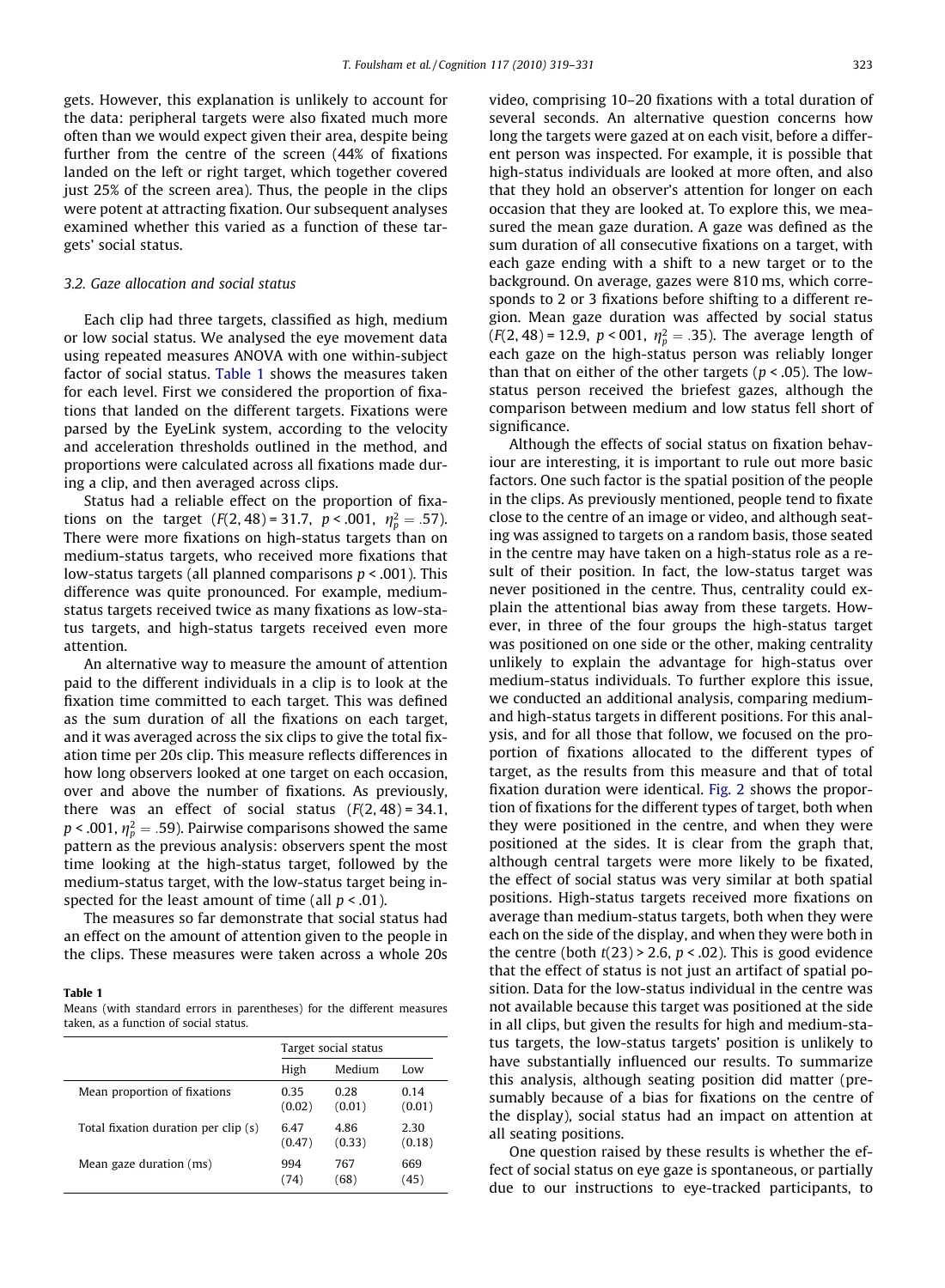<span id="page-5-0"></span>

Fig. 2. The proportion of fixations on targets that appeared at the centre or the sides of the group. Bars show the mean with standard error bars.

''think about who you would want to work with on a subsequent task"; it is possible that these instructions encouraged observers to look at the high-status individuals. Although this issue does not change our main finding, that individuals can automatically orient their gaze toward high-status individuals and determine which individuals in a group interaction are high-status, despite viewing these individuals for only very brief time periods, we conducted a control experiment to determine whether this process is spontaneous or potentially goal-directed. We tested an additional seven participants (with the same characteristics as those in the main study) as they watched one of the four sets of clips, and we instructed these observers to ''think about who you would NOT want to work with (i.e., who you would want to avoid working with) on a subsequent task". All other parts of the experiment were unchanged. The results showed that there was still an effect of social status on the proportion of fixations ( $F(2, 12) = 4.8$ ,  $p < .05$ ,  $\eta_p^2 = .45$ ) and the total fixation time  $(F(2, 12) = 6.2, p < .05, \eta_p^2 = .51)$ , and that in each case the high-social status target was prioritized over the medium target, who was in turn gazed at more than the low target (all  $ps < .05$ ). Thus, even when instructed to think about the least effective group member, observers spontaneously selected targets according to social status. These findings indicate that prioritizing high-status individuals with eye gaze is a spontaneous rather than induced behaviour.

#### 3.3. Gaze allocation and speaking

The eye movements of observers were sensitive to social status, and it is interesting to demonstrate this with complex stimuli and over only a short clip. What target behaviours underlie this effect? A strong candidate is the verbalizations of the individual. If high-status targets do most of the talking, and observers tend to look at the person speaking, this would explain our previous results. This would not be a trivial result, but it is important to ask whether status might have an effect in addition to that moderated by verbalizations.

Our eye movement methodology allowed us to look at the distribution of attention over time, with a high temporal resolution. To investigate how this distribution was related to verbalizations, we compared the fixation data to a record of who was talking at each moment in the clips. This record came from a trained independent observer, who watched all the clips and logged the beginning and end of each utterance. Specifically, we used custom-designed software that played the clips at a slow speed and allowed the observer to press one of two keys to indicate that a target had started or finished talking. This was repeated three times per clip (once for each target), and the result was a frame-by-frame timing matrix that showed which people, if any, were talking at any time (see [Fig. 3,](#page-6-0) top). As one might expect, the amount of time a target spent talking was related to their social status (one-way ANOVA across clips,  $F(2, 71) = 11.4$ ,  $p < .001$ ,  $\eta_p^2 = .25$ ). High-status individuals spent the greatest proportion of the clips talking, followed by the medium-status targets and the low-status targets (means across all of the clips = 26%, 19% and 5% respectively). Pairwise comparisons demonstrated that the low-status targets spoke for reliably less time per clip than either the high-status or the medium-status targets (both  $p < .005$ ). The difference between high-status and medium-status targets was not significant  $(t(46) = 1.3$ , two-tailed  $p = 0.19$ ). Importantly, the absence of a significant difference in speaking time between high- and medium-status targets suggests that the reported attentional differences between these targets cannot be solely explained by speaking time.

To control for both position and speaking time directly, we ran an analysis by target, comparing the average proportion of fixations that each target received in each clip but adding target position (centre or side) and the proportion of time this target spent talking (in this clip) as covariates. This ANCOVA procedure statistically adjusted the dependant variable (mean proportion of fixations) to par-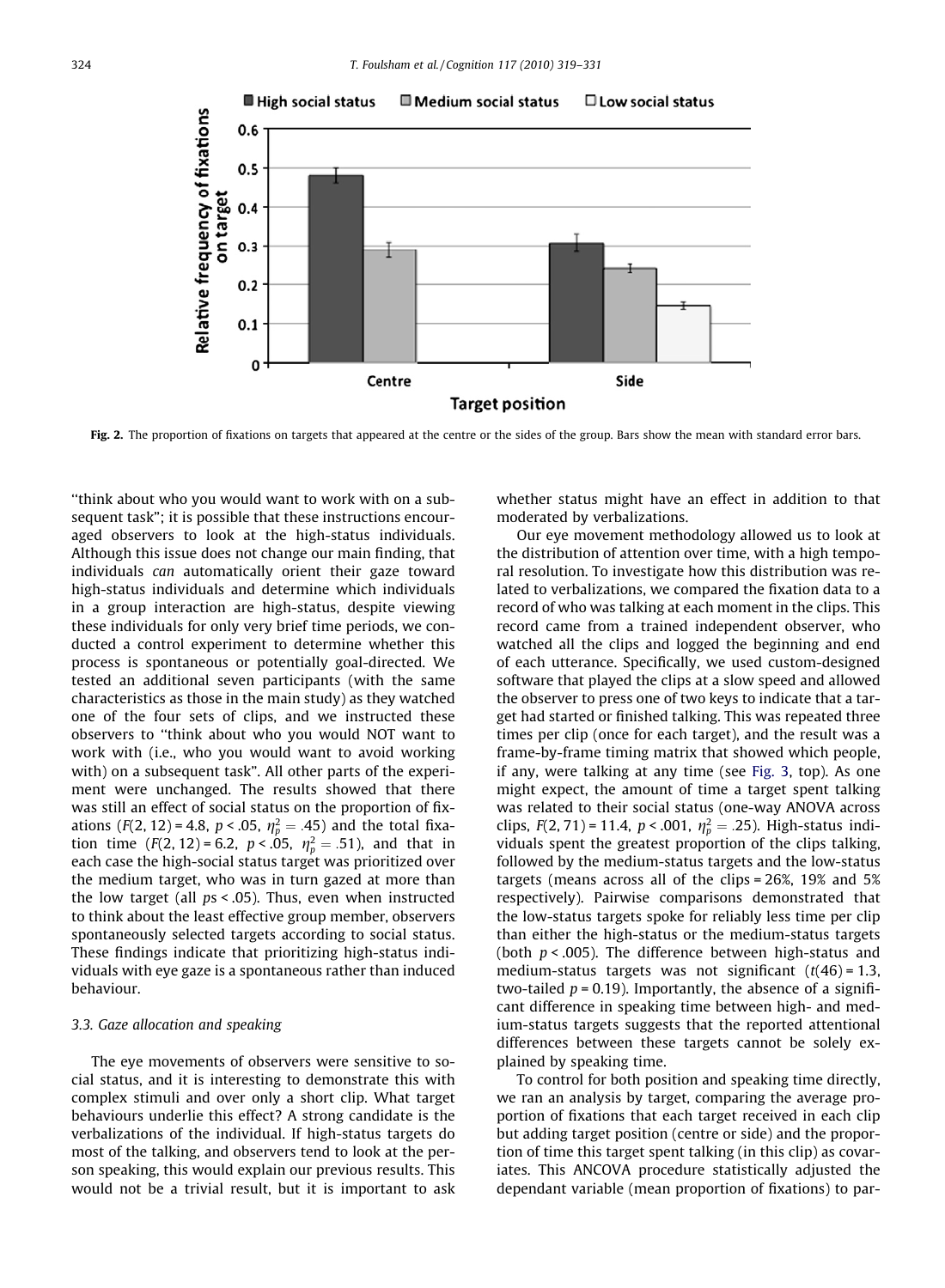<span id="page-6-0"></span>

Fig. 3. The synchrony between gaze and talking for one example clip, with time along the x-axis for a duration of 20 s. The top three panels show whether each of the three targets in the scene (numbered 1–3 from left to right) was speaking at each point in time, with a solid bar indicating that they were. The bottom three bars show the proportion of observers watching the clip who fixated each of these people over the same time course. In many cases, a peak in participants looking at an individual coincides with that individual talking. In this clip, target 1 was low social status, target 2 was high-social status and target 3 was medium-social status.

tial out the effects of speaking time and position. As expected from our previous analyses, both seating position  $(F(1, 67) = 12.3, p < .005, \eta_p^2 = .15)$  and talking time (F(1, 67) = 35.9, p < .001,  $\eta_p^2 = .35$ ) influenced the attention given to each target. Targets who sat in the centre and spent more time talking were fixated most often. Most important, however, social status continued to have a reliable effect on the allocation of fixations over and above that predicted by the seating position and speaking time of the target (F(2, 67) = 16.8, p < .001,  $\eta_p^2 = 0.33$ ). The same hierarchy of attention was seen, with high-status targets being fixated more often than medium-status targets and low-status targets receiving the fewest fixations (all pairwise comparisons  $p < .05$ ).

Fig. 3 shows a graphical representation of one of the clips from the experiment. This visualization compares the record of who was speaking at any point in the clip (top three panels), to the proportion of observers who were fixating each target at that time (bottom three panels). At several points in this figure there is a tendency for observers to fixate the person who is talking. To explore this further we categorized all the fixations in a clip according to who was talking in the frame at which the fixation started. At this point we were interested in how the destination for each fixation was planned or guided, so we categorized fixations with regard to their start time, as this will reflect the aspects of the target that attracted gaze toward them, rather than changes that occurred while the observer was fixating. We analysed all fixations, and made a comparison between the proportion of these fixations that were directed at the person talking (at the start of that fixation) and those that were on another target or on the scene background. [Table 2](#page-7-0) summarizes the relationship between who was speaking and who was being fixated.

As found in previous analyses, in general, when a target was talking participants were most likely to look at that person, and this can be seen in the relatively high values along the diagonal in [Table 2.](#page-7-0) Did this trend vary according to the status of the person speaking? When the high-status person was talking, target status had a reliable effect  $(F(2, 48) = 74.1, p < .001, \eta_p^2 = .75)$ . In this case the highstatus speaker was fixated on almost half of all fixations, but on those occasions when someone else was fixated while the high-status person was talking, it was more likely to be the medium-status target than the low-status individual (all levels different at  $p < .001$ ).

The targets also received different amounts of attention when the medium-status target was speaking  $(F(2, 48) = 43.3, p < .001, \eta_p^2 = .64)$ , with the person who was talking (in this case the medium-status target) again receiving the most fixations. However, when fixations were not on the medium-status target, the high-status target was more likely to be fixated than the low-status target  $(p < .01)$ , even though neither of these targets were speaking. The low-status person was the least potent at attracting fixations when he/she was talking, and on these occasions participants were almost as likely to look at the high-status target as the speaker. There was no effect of status when the low-status target was talking  $(F(2, 48) < 1, \eta_p^2 = .02)$  and none of the pairwise comparisons were different. The clearest demonstration that the effect of social status on gaze can be dissociated from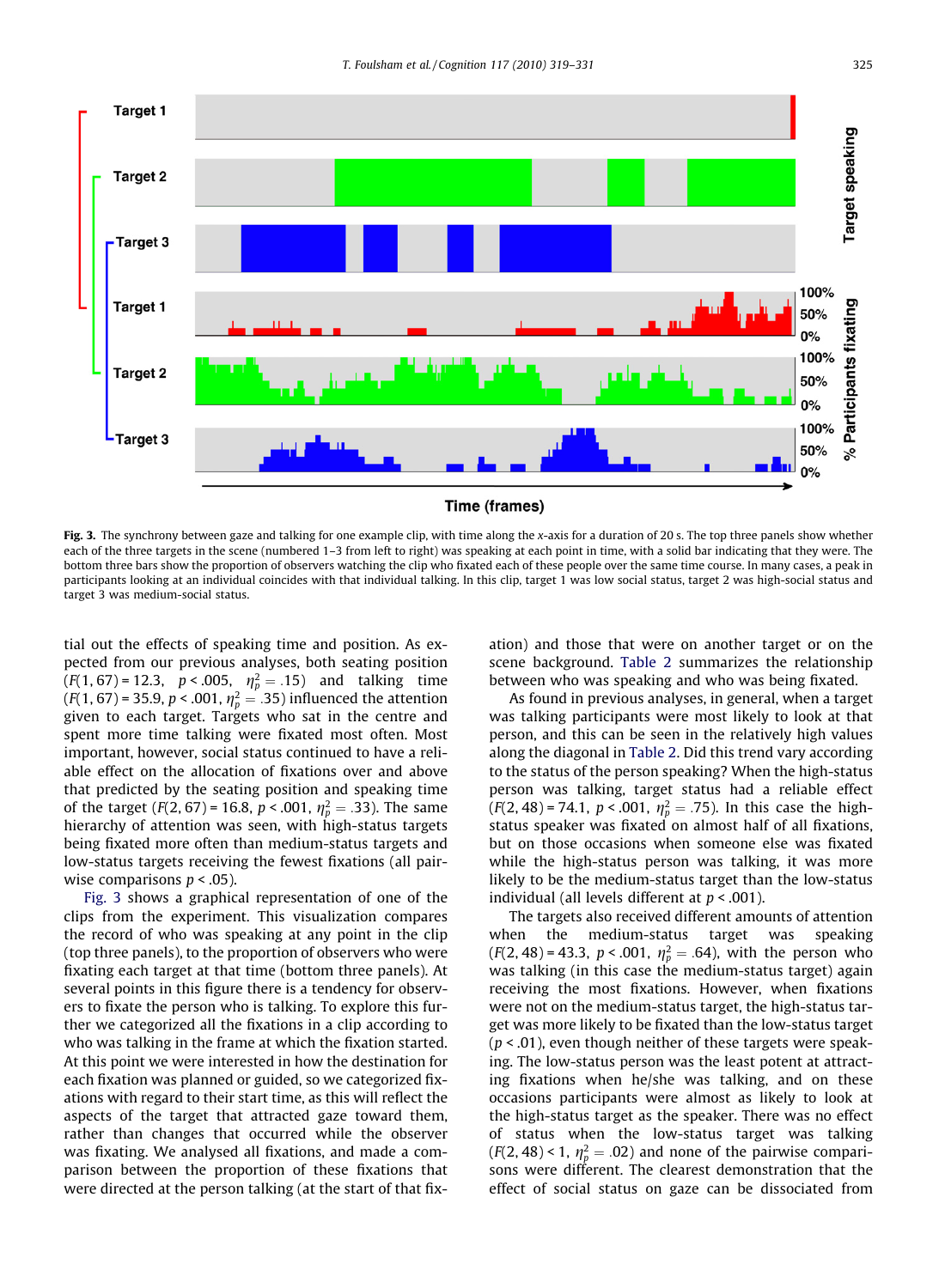#### <span id="page-7-0"></span>Table 2

The relative frequency of fixations on each type of target, and on the background, expressed as a proportion of the total made while each target was speaking. Each cell shows the mean across participants, taking into account the differences in how often each target spoke. The first column, for example, shows who was fixated during the time that the high-status target was speaking.

|                      |               | Target speaking |               |            |        |
|----------------------|---------------|-----------------|---------------|------------|--------|
|                      |               | High-status     | Medium-status | Low-status | Nobody |
| Target being fixated | High-status   | 49%             | 22%           | 30%        | 34%    |
|                      | Medium-status | 22%             | 47%           | 23%        | 26%    |
|                      | Low-status    | 11%             | 11%           | 31%        | 16%    |
|                      | Background    | 18%             | 20%           | 16%        | 24%    |
|                      | Total         | 100%            | 100%          | 100%       | 100%   |

speaking is apparent from the pattern of results on occasions when nobody was speaking: looking only at these fixations, there was an effect of social status  $(F(2, 48) = 16.3, p < .001, \eta_p^2 = .41)$ , showing precisely the same pattern as observed previously: the high-status target was fixated more than the medium-status target, with the low-status target receiving the least attention (all comparisons  $p < .05$ ). Thus, although people tended to look at the person speaking, social status remained important even when nobody was talking.

An alternative way of analyzing the fit between gaze and speaking is to use cross correlation. This technique analyses the correlation between two signals over time, and it provides a correlation coefficient when the two signals are perfectly aligned (the ''zero lag"), as well as when one signal is shifted relative to the other (see [Richardson &](#page-12-0) [Dale, 2005,](#page-12-0) for a similar approach). In our case, we computed a cross correlation for each target, in each clip, between the record of speaking and the proportion of observers watching that clip who were fixating that target. We can then ask: (a) whether this correlation over time is statistically different from zero, and (b) whether the highest correlation occurs at the zero lag. If the highest correlation were found at a different lag, it would suggest that there was a temporal delay between gaze and speaking. For example, observers might have looked at individuals a few frames after they started speaking. To give an estimate of the correlation we would expect by chance, we also made two sets of control comparisons. First, we compared the fixation record from each target and clip to the speaking record for all other targets and clips, which gives a baseline similarity between any two random gaze and speaking signals. Second, we compared the gaze data from each target and clip with the speaking record of the same target in each of the five other clips in which that target appeared. This ''matched target" comparison gives a measure of the chance correlation expected between fixations on a person and the speech of that same person in other situations. Table 3 shows the results of these analyses.

Several interesting points can be drawn from this analysis. First, the cross correlation between a person speaking and their being fixated was reliably greater than zero. In comparison, the control data sets of fixations matched to the speaking data from other clips produced no correlations at the zero lag and much smaller correlations when maximally aligned. Second, this correlation was higher still if we assume that there is a temporal offset in the relationship between speaking and fixation. The average lag at

## Table 3

Summary statistics from a cross correlation analysis of speaking and fixation. Cells show the mean (and standard error) correlation across all clips and targets.

|                               | Observed<br>data | Random<br>control<br>data | Matched<br>target<br>control data |
|-------------------------------|------------------|---------------------------|-----------------------------------|
| Cross correlation at zero lag | 0.38             | $-0.01$                   | $-0.01$                           |
|                               | (0.03)           | (0.005)                   | (0.01)                            |
| Maximum cross correlation     | 0.45             | 0.12                      | 0.13                              |
|                               | (0.03)           | (0.004)                   | (0.01)                            |

which the highest correlation was found can show the direction of this offset. Across all comparisons, the median lag at which the highest correlation between speech and fixation was found was -5 frames. Surprisingly, the negative offset indicates that, on average, correlations were higher when fixations were compared with the speaking that was going to take place five frames in the future. In other words, people tended to look at the speaker slightly  $(\sim150 \text{ ms})$  before they started talking. The pattern for gaze to precede speech was found across targets of different status, although the extent of the offset differed slightly (median lags for high, medium and low status = 3, 5 and 7 frames, respectively). This variability would be interesting to study further, but, because it was not the focus of the present study, we included a relatively small number of clips and targets of each level of status and relatively few frames where low-status targets were talking, so this potential status difference should be interpreted with caution.

#### 3.4. Regions of interest analysis

The previous analyses were based on relatively large areas of interest covering the whole of each person within the clip, and they showed that the targets were very frequently inspected. Which part of these targets was most potent at drawing gazes? There is a large literature showing the importance of faces, and in particular eyes, in drawing attention [\(Kingstone, 2009\)](#page-11-0). In static photographs, people often spend most of their time looking at the faces and eyes of the people in the scene [\(Birmingham et al.,](#page-11-0) [2008](#page-11-0)). We therefore looked to see if the same was true in our dynamic movie clips, and also if this varied with social status. Because our targets would have moved slightly over the 20s clips, we first needed to define moving regions of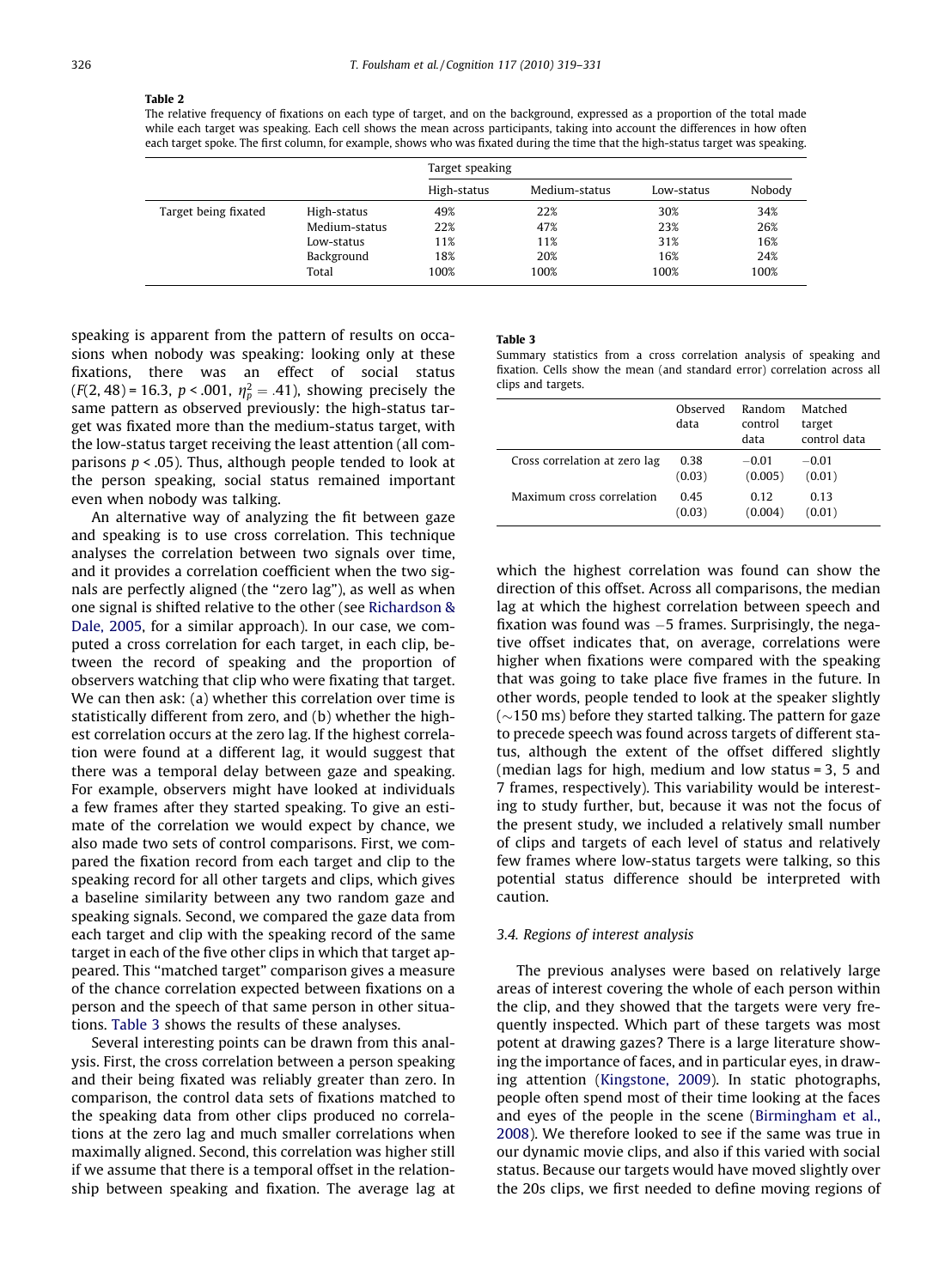

Fig. 4. Measuring the amount of gaze given to different parts of the people was accomplished by defining moving areas of interest for the eyes and head (the relative sizes of which are depicted with a diagram of one target in the right panel). The proportion of fixations on each of these regions, averaged across all observers, is shown in the left panel.

interest. This was done by hand using custom software in MATLAB. Each clip was played at a slow speed, and a mouse cursor was moved to follow the region in question, resulting in a record of where that region was at any frame in the movie. We did this for both the head region (which was kept to a standard size of  $3.9^{\circ}$  by  $5.8^{\circ}$ ) and the eye region (3.9 $\degree$  by 1.9 $\degree$ ) and for each target person. Fixations could then be labeled according to their location in the frame at which the fixation started. For example, a fixation was classified as on the eyes if, on the frame where it started, its spatial coordinates lay within the eye region. Fig. 4 shows an example of these regions, and the relative frequency of fixations on the eyes, the rest of the head (defined as head minus eyes) and the rest of the body (defined as the original target ROIs minus the head).

We analysed the proportion of fixations on each region using repeated measures ANOVA with two factors: social status (high, medium, or low) and region of interest (eyes, rest of head, or rest of body). As previously, there was a significant effect of status (F(2, 48) = 31.8, p < .001,  $\eta_p^2 = .57$ ). There was also a main effect of region of interest  $(F(2, 48)$  = 74.7, p < .001,  $\eta_p^2 = .78$ ). Summing across all targets, the mean probability of a fixation landing on someone's eyes was 54%, much greater than gazes to the rest of the face (15%) or to the body (10%). All these averages were reliably different (all ps < .05). There was also a reliable interaction (F(4, 96) = 22.5, p < .001,  $\eta_p^2 = .48$ ), showing that the potency of the different regions at drawing fixations varied with the social status of the target. Looking at the simple main effects of region of interest at different levels of status, the trend for the eyes to be most frequently fixated followed by the face and then the body was the same in both high- ( $F(2, 23)$  = 52.2,  $p < .001$ ,  $\eta_p^2 = .82$ ) and medium-status targets (F(2, 23) = 77.3, p < .001,  $\eta_p^2 = .87$ ). In each case, comparisons between the different regions

of interest were all reliable (at least  $p < .05$ ). There was also an effect of region of interest in the low social status target  $(F(2, 48) = 31.7, p < .001, \eta_p^2 = .73)$ . In these targets, there was still a tendency to fixate the eyes rather than the face or body (both  $p < .001$ ). However, unlike in the other targets, there was no reliable difference between the likelihood of looking at the face compared to the body.

## 4. Discussion

This experiment explored the spatiotemporal distribution of gaze in a controlled but realistic video of a social interaction. Unlike the vast majority of research into social attention, we used stimuli containing several individuals conversing in a dynamic situation (a video), and this allows us to draw some conclusions about how visual attention is directed in complex scenes with a truly social element. The evolutionary research reviewed in the introduction leads to the straightforward predictions that humans should be predisposed to attend to other people in the environment, to their eyes ([Emery, 2000](#page-11-0)), and to high-status people in particular ([Henrich & Gil-White, 2001\)](#page-11-0). Testing these predictions led to several interesting findings.

First, people chose to spend a majority of the time looking at the people in the clips, even though these people did not occupy the entire scene. Of course this is not all that surprising considering that the other regions in the movie (background and furniture) were motionless, not useful for the task, and probably not as salient in terms of low level features, but it does confirm previous reports that the visual attention system is particularly inclined to select people, and extends these findings to video. More interesting, most of the fixations on people were targeted at an individual's eye region, with fewer gazes directed at the rest of the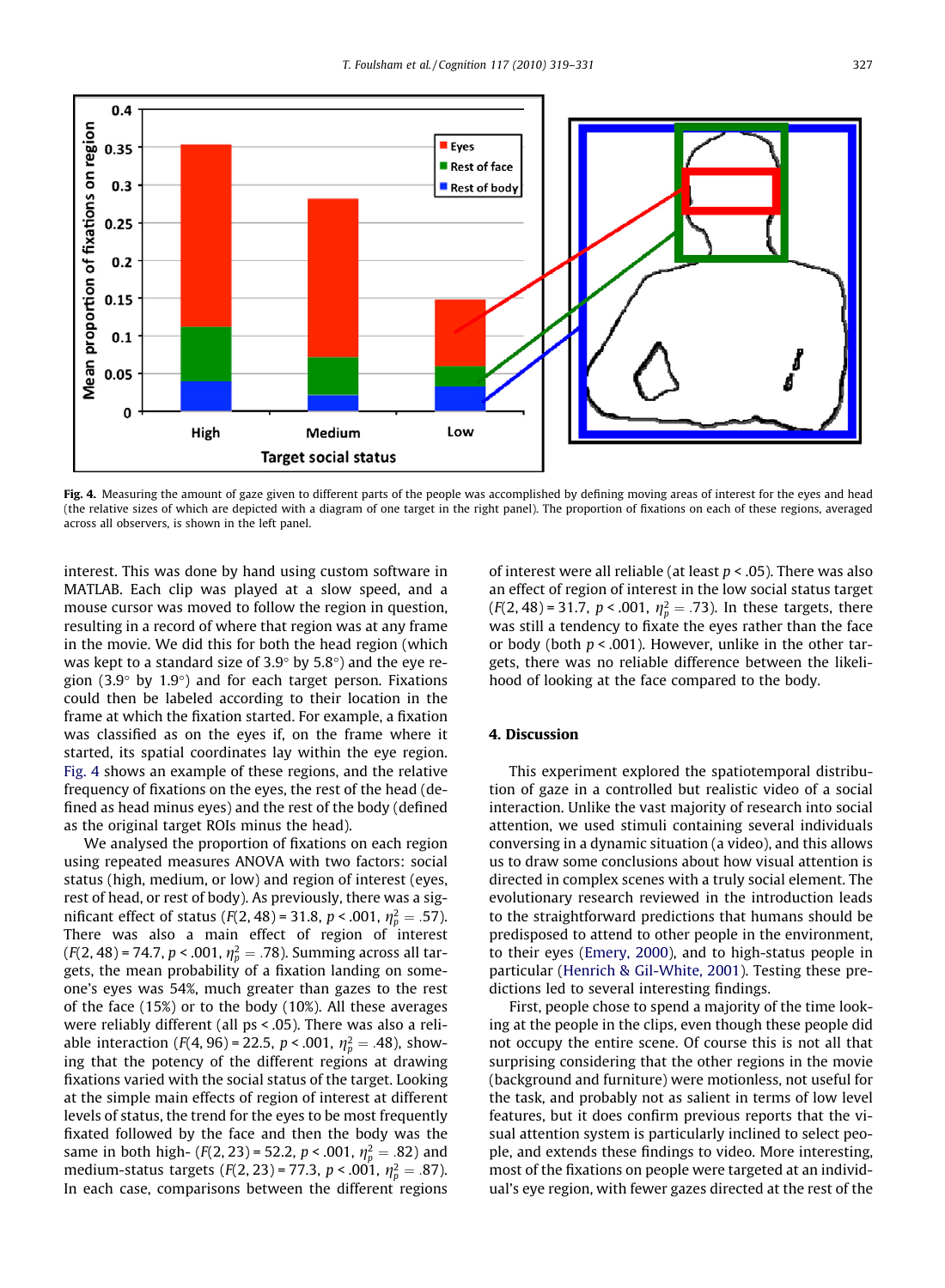face, and fewer still at the torso and other body parts. Participants spontaneously chose to monitor the eyes of the people in the clips, and this extends to natural dynamic scenes what has previously only been found for static images [\(Birmingham et al., 2008](#page-11-0)) and Hollywood movies

[\(Klin et al., 2002](#page-11-0)). Humans have physiologically evolved to communicate their eye gaze direction to others (for example by having a high contrast between the iris and sclera see [Kobayashi](#page-12-0) [& Koshima, 1997\)](#page-12-0), but the function of attentional orienting to the eyes is not fully understood. Evidence suggests, however, that the ability to share others' goals and intentions (i.e., theory of mind) is fundamentally linked to orienting to another's gaze ([Tomasello, Carpenter, Call,](#page-12-0) [Behne, & Moll, 2005](#page-12-0)). For example, evidence from individuals with autism ([Baron-Cohen, 1995](#page-11-0)), psychopathy [\(Dadds, El Masry, Wimalaweera, & Guastella, 2008\)](#page-11-0), and patients with selective damage to the amygdala ([Adolphs](#page-11-0) [et al., 2005](#page-11-0)), confirms that deficits in processing emotion and theory of mind are often accompanied by a reduced tendency to look at the eyes. The hormone oxytocin enhances both social approach behaviour and fixations to the eyes in humans, confirming this link and suggesting part of the mechanism ([Guastella, Mitchell, & Dadds,](#page-11-0) [2008](#page-11-0)). In our naturalistic task, watching a social interaction while thinking about some of the people involved, the eyes were spontaneously selected by observers as being especially useful. This is consistent with a theoretical model that attentional processing of the eyes functions to enhance the perception of the target's external goals (e.g. who they are talking to) as well as their internal emotions, intentions and beliefs (e.g. how they feel about that person; see [Birmingham & Kingstone, 2009](#page-11-0) for a recent review).

Second, a range of different measures demonstrated that the relative social status of the people in the clips had a large and robust effect on who was fixated. People who were previously rated as having high social status whom other group members perceived as having led the task or influenced the group—were fixated more often, for longer on each gaze, and for a longer total time, compared to people seen as medium social status, or low social status, and low-status targets received the least attention. The independently rated status hierarchy of the group depicted in the videos had a highly systematic effect on the distribution of gaze of participants watching the clips. Why did social status affect how much a person was looked at? Although both the position of a person in the scene and their verbalizations had an effect on the amount of attention they received, our analyses indicate that the effect of social status could not be attributed to either of these factors. This was clear in multiple different analyses. For example, high-status people were looked at more often than medium-status people whether they were positioned in the centre of the group or on the sides. High-status targets spoke slightly more often than medium-status targets (although this difference was not statistically significant), but the effect of the social status hierarchy on attention held even in those moments when nobody (or somebody else) was talking, and when variance in speaking time was statistically removed. Our eye-tracking methodology

allowed us to look in detail at the gazes that each target received, and the three measures reported can reveal slightly different aspects of the bias shown towards high-status targets. The fact that participants spent a greater amount of total time looking at these targets—often several seconds more within a short 20s clip—could be attributed to a higher frequency of shifts toward these people or a longer time spent looking at them each time they were there. In fact, both these patterns were found, with participants making more fixations on high-status targets as well as longer gazes. These findings demonstrate that people are more likely to shift their gaze to high-status targets, and that once there they stay there for longer before looking at someone else. Our control study demonstrated that the selection of high-status individuals occurred even when we asked observers to think about people that they would not want to work with, demonstrating that the effect of status on gaze direction was not specific to our instructions, but rather represents a spontaneously adopted pattern.

The strong effects of social status are particularly interesting given that participants saw only brief episodes of the social interaction in each group. One explanation of the high-status advantage is that status was inferred from aspects of the targets' appearance, from their non-verbal behaviour, and from other group members' behaviours and responses toward them (e.g., others asked them for advice, deferred to their opinions, etc.), which jointly determine a target's position in the social hierarchy. In particular, status rank differentiation may be the result of individual differences in dominance (i.e., an individual's ability to be forceful and intimidate others) and prestige (i.e., an individual's ability to demonstrate valued skills and expertise; [Henrich & Gil-White, 2001](#page-11-0)). Indeed, in the group task described here, individuals who were perceived to be prestigious or dominant by other group members attained the highest level of overall status and influence over others ([Cheng et al., in preparation](#page-11-0)). Further research is necessary to identify whether specific behaviours (e.g., elements of non-verbal or verbal behaviour) are in themselves salient attractors of attention, and to address the question of whether a conscious attribution of status is necessary for the effect on attention. In the case of speaking, our findings demonstrate that high-status targets were looked at more often than medium- and low-status targets even when somebody else, or nobody, was talking, suggesting that it is their status within the hierarchy, rather than their verbal behaviour at that time, that results in them being paid the most attention.

Regardless of these issues, the present findings suggest that observers can very quickly ascertain who the high-status members of a group are, and are predisposed to orient toward these people. This attentional bias may represent an evolved cognitive mechanism that facilitates the detecting and monitoring of high-status individuals ([Cheng et al.,](#page-11-0) [in preparation; Henrich & Gil-White, 2001](#page-11-0)). Increased attention toward these individuals might allow group members to appropriately monitor the goals and behaviours of their leaders, learn from these individuals, who tend to possess superior skills (i.e., if they demonstrate prestige), and monitor potential threats or attacks from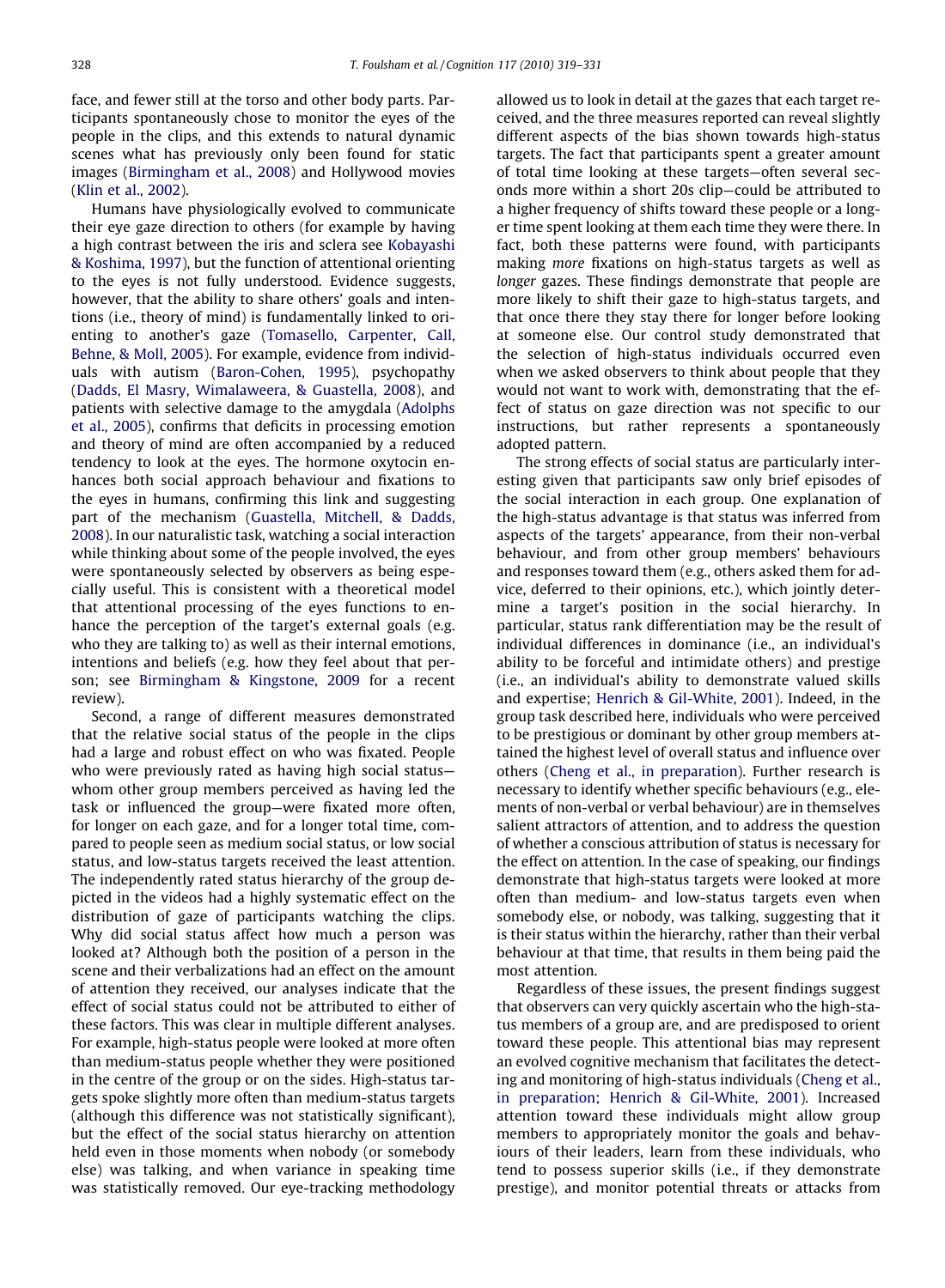these more powerful conspecifics (i.e., those who demonstrate dominance). Converging lines of research show that young children (3–4 year olds) automatically track the gaze of other people, and preferentially imitate the preferences of those most gazed at by others, even when they are alone [\(Chudek, Heller, Birch, & Henrich, submitted for pub](#page-11-0)[lication](#page-11-0)). These data also lend strong support to the idea that others could use gaze following as an indicator of social status within a group: the person who receives the most glances from other group members, or who is gazed at the longest may be perceived as the high status individual [\(Chance, 1967; Emery, 2000](#page-11-0)).

Given that we interpret the differences in eye movements as evidence for sensitivity to the social context, and particularly the status hierarchy, it is likely that these effects will be moderated by individual differences known to influence this sensitivity. For example, observers who are themselves considered low social status should be more inclined to look at high-status individuals, so as to monitor and learn from their superiors (in the same sense that monkeys only follow the gaze of conspecifics who are of higher social status; [Shepherd et al., 2006](#page-12-0)). In fact, previous research suggests that observers low in feelings of belongingness show heightened gaze-following tendencies ([Wilkowski, Robinson, & Friesen, 2009\)](#page-12-0). The gender of observers and targets may also make a difference as women and men prioritize different attributes in potential mates [\(Li, Bailey, Kenrick, & Linsenmeier, 2002](#page-12-0)). Such predictions are fuel for further research, and the paradigm used here may prove fruitful for testing them.

Another factor that might affect results is targets' relative attractiveness. Attractive people are thought to draw attention ([Maner et al., 2003\)](#page-12-0), and attractiveness has been found to predict high social status in some groups ([Ander](#page-11-0)[son, John, Keltner, & Kring, 2001](#page-11-0)). The present study design may provide a suitable context for testing the effects of attractiveness on attention in dynamic contexts, particularly as there is evidence that attractiveness inferred from watching dynamic video might prove to be different from image-based, ''physical" attractiveness ([Riggio, Widamen,](#page-12-0) [Tucker, & Salinas, 1991](#page-12-0)). While we did not obtain ratings of attractiveness in the present study, we did examine the related construct of interpersonal liking, and found that: (a) the effects of social status on attention remained significant even after controlling for ratings of peer liking, and (b) although liking had a small positive effect on attention, this effect was reduced to non-significance once speaking time was accounted for. This apparent null association between liking and attention leads to the speculation that physical attractiveness is not likely to completely explain the observed attentional biases, which clearly point to a status advantage. Nonetheless, disentangling these influences on attention would be a fruitful avenue for further research. However, it is important to bear in mind that status and attractiveness may be too interdependent to fully tease apart these relations; given evidence that attractiveness partly determines status, controlling for this variable may be a case of ''throwing out the baby with the bathwater".

By examining the temporal synchrony between who was speaking and who was being looked at, our experiment also addressed the relationship between gaze and speech. A significant body of research has investigated where people fixate when observing someone talking. Somewhat surprisingly, in general both humans ([Vatikio](#page-12-0)[tis-Bateson, Eigsti, Yano, & Munhall, 1998](#page-12-0)) and monkeys [\(Ghazanfar, Nielsen, & Logothetis, 2006](#page-11-0)) look mostly at the eye region, rather than the mouth region, of a vocalizing conspecific. This pattern is confirmed in our finding that the eyes were indeed looked at most frequently. When auditory noise is added to the speech, or when the task requires accurate auditory discriminations, a higher frequency of fixations are made to the mouth [\(Buchan, Pare,](#page-11-0) [& Munhall, 2007\)](#page-11-0). Intriguingly, deaf people also tend to look at the eyes of others communicating with sign language, although beginners also look at the mouth [\(Emmo](#page-11-0)[rey, Thompson, & Colvin, 2009](#page-11-0)). The vast majority of these studies displayed the face of a single speaker performing a monologue, but we can extend the importance of gaze to the eyes to more realistic, three-party conversations.

In research involving interactive communication, [Rich](#page-12-0)[ardson, Dale, and Kirkham \(2007\)](#page-12-0) have documented the ''gaze-coordination" in a conversation: conversants tend to look at the same thing at the same time. Other descriptions of the role of gaze in conversation suggest that it functions as a social signal for whose turn it is to talk next [\(Kendon,](#page-11-0) [1967\)](#page-11-0). In our own analysis, we found that observers were quite likely to look at the person talking at any one moment (and most of the time this was at their eyes), but that gaze tended to predict the change from one speaker to the next. A similar finding was recently reported by [von Hofsten, Uh](#page-12-0)[lig, Adell, and Kochukhova \(2009\)](#page-12-0), who analysed the proportion of saccades that went from one speaker to the other within 2 s of the change in speaker. This study found that normally functioning children made these turn-tasking gaze shifts frequently, but that they were significantly less common in children with autistic spectrum disorder.

In our study, we used cross correlation to quantify the temporal lag between gaze and speech, and we found that the observing participants tended to look at targets around 150 ms before they spoke. Obviously our participants did not have the opportunity to actually converse with the targets, but it may be that the temporal pattern in gaze shifts reflects the general pattern of turn taking during a conversation. It is also interesting to consider the pattern of gaze preceding speech in the context of research into eye movements in speech perception. When participants listen to spoken sentences they recognize objects named in the sentence and move their eyes to these objects a few hundred milliseconds after the beginning of the word [\(Allopenna,](#page-11-0) [Magnuson, & Tanenhaus, 1998](#page-11-0)). In their study of gaze coordination, [Richardson and Dale \(2005\)](#page-12-0) found that when viewing a picture of characters from a TV show, a listener's eye movements were best aligned with those of the speaker after a 2 s delay. In these studies, presumably, participants take time to process what they hear and plan appropriate eye movements. Why did we find that gaze preceded the speaker? One reason may be the dynamic and social nature of our targets. The targets were talking about abstract items, and we found a temporal synchrony with fixations to the speaker, rather than to any explicitly mentioned object. In fact, the pattern we observe is more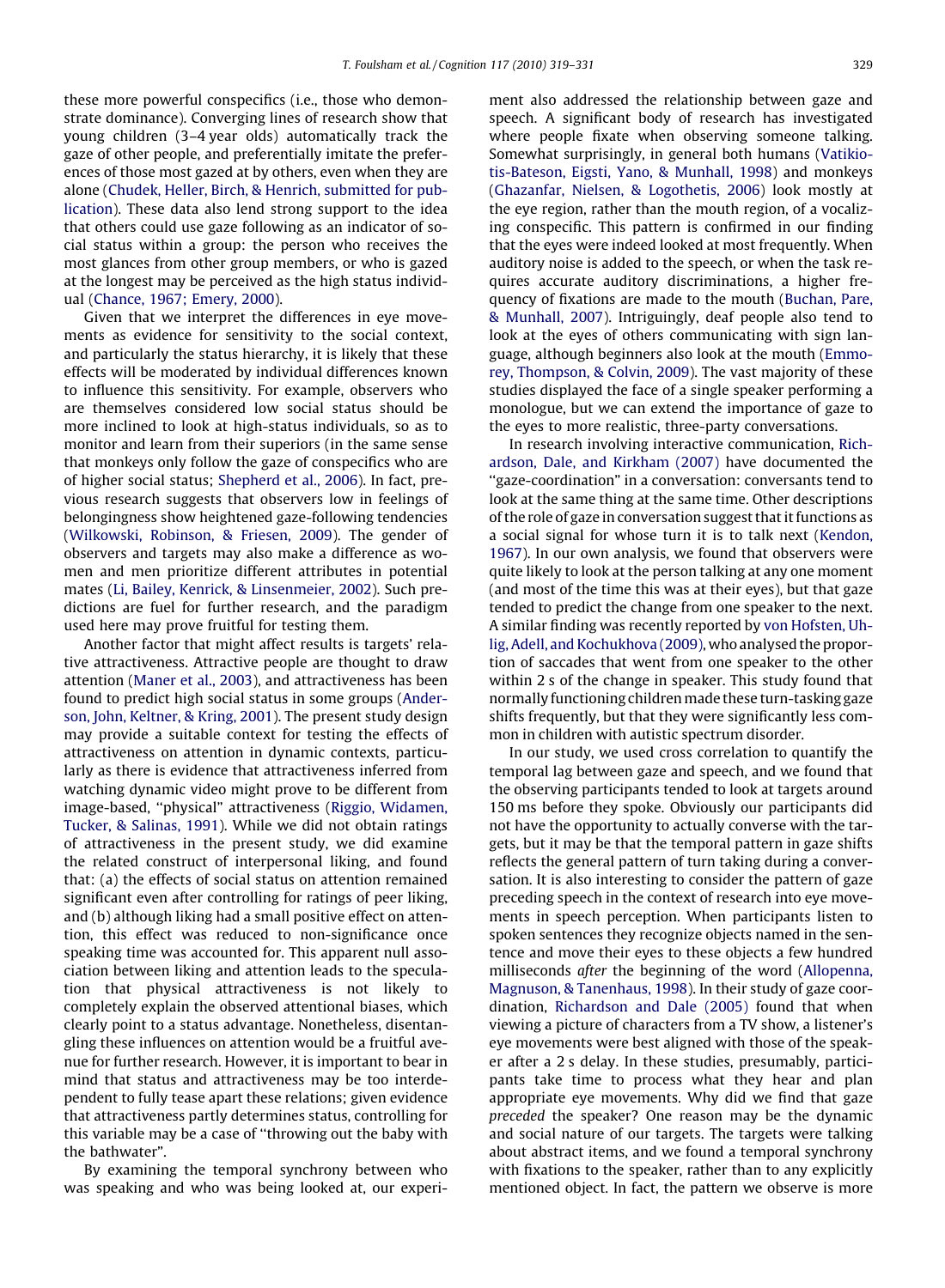<span id="page-11-0"></span>similar to that found in studies of speech production, where people describing a scene tend to look at objects up to a second prior to naming them (Griffin & Bock, 2000). Similarly, if the pragmatic or linguistic context of speech is predictive of what will be mentioned next, participants make anticipatory eye movements that precede the utterance (Altmann & Kamide, 2009), something that also occurs in realistic interactions with a partner (Brown-Schmidt & Tanenhaus, 2008). We suggest that the pattern we observed demonstrates the social context of the conversation to which our observers were attuned. That participants' gaze predicted who was going to speak next may indicate that the next speaker was being addressed or referred to by the current speaker (and so the observer may have been looking to observe their reaction), or that the context constrained who was going to speak next in other ways. This intriguing finding merits further study.

In conclusion, we have used a complex, realistic and social stimulus to explore the allocation of gaze in a group interaction. The people in this interaction, and in particular their eye regions, were potent targets for fixation. However, high-status individuals were looked at more often and for longer than low-status targets, which is consistent with a rapid perception of the social hierarchy in the scene and an evolutionarily determined bias toward attending to some people more than others. Gaze was also temporally yoked to the conversation between the people. These findings are among the first to demonstrate the influence of a realistic social context and the hierarchy that goes with it on the topdown allocation of eye gaze, and they provide a way forward for researchers investigating social attention.

### Acknowledgements

We are grateful for the helpful suggestions of two anonymous reviewers, and for the generous support of: a Commonwealth Fellowship from the Government of Canada to TF; a Social Science and Humanities Research Council (SSHRC) of Canada award to JC (File #s767-2009-2108); a SSHRC Standard Research Grant #410-2009-2458 and a Michael Smith Foundation for Health Research Scholar Award [CI-SCH-01862(07-1)] to [T; and a Natural Sciences and Engineering Research Council operating grant to AK.

#### References

- Abramovitch, R. (1976). The relation of attention and proximity to rank in preschool children. In M. R. A. Chance & R. R. Larsen (Eds.), The social structure of attention (pp. 153–176). London: Wiley.
- Adolphs, R., Gosselin, F., Buchanan, T. W., Tranel, D., Schyns, P., & Damasio, A. R. (2005). A mechanism for impaired fear recognition after amygdala damage. Nature, 433(7021), 68–72.
- Allopenna, P. D., Magnuson, J. S., & Tanenhaus, M. K. (1998). Tracking the time course of spoken word recognition using eye movements: Evidence for continuous mapping models. Journal of Memory and Language, 38(4), 419–439.
- Altmann, G. T. M., & Kamide, Y. (2009). Discourse-mediation of the mapping between language and the visual world: Eye movements and mental representation. Cognition, 111(1), 55–71.
- Anderson, C., John, O. P., Keltner, D., & Kring, A. M. (2001). Who attains social status? Effects of personality and physical attractiveness in social groups. Journal of Personality and Social Psychology, 81, 116–132.
- Ballard, D., & Sprague, N. (2005). Modeling the brain's operating system Brain, Vision, and Artificial Intelligence. In Proceedings (Vol. 3704, pp. 347–366).
- Baron-Cohen, S. (1995). Mindblindness: An essay on autism and theory of mind. Cambridge (MA): MIT Press.
- Berger, J., Rosenholtz, S. J., & Zelditch, M. (1980). Status organizing processes. Annual Review of Sociology, 6, 479–508.
- Birmingham, E., & Kingstone, A. (2009). Human social attention: A new look at past, present, and future investigations. The Year in Cognitive Neuroscience, Annals of the New York Academy of Sciences, 118–140.
- Birmingham, E., Bischof, W. F., & Kingstone, A. (2008). Gaze selection in complex social scenes. Visual Cognition, 16(2–3), 341–355.
- Boehm, C. (1993). Egalitarian society and reverse dominance hierarchy. Current Anthropology, 34, 227–254.
- Brown-Schmidt, S., & Tanenhaus, M. K. (2008). Real-time investigation of referential domains in unscripted conversation: A targeted language game approach. Cognitive Science, 32(4), 643–684.
- Buchan, J. N., Pare, M., & Munhall, K. G. (2007). Spatial statistics of gaze fixations during dynamic face processing. Social Neuroscience, 2(1), 1–13.
- Chance, M. R. A. (1967). Attention structure as basis of primate rank orders. Man, 2(4), 503–518.
- Cheng, J. T., Tracy, J. L., Henrich, J., Foulsham, T. & Kingstone, A., in preparation. The emergence of dominance and prestige hierarchies in unacquainted social groups.
- Chudek, M., Heller, S., Birch, S., & Henrich, J., submitted for publication. Prestige-biased learning in children: Attention from others as a cue for cultural transmission.
- Dadds, M. R., El Masry, Y., Wimalaweera, S., & Guastella, A. J. (2008). Reduced eye gaze explains ''Fear Blindness" in childhood psychopathic traits. Journal of the American Academy of Child and Adolescent Psychiatry, 47(4), 455–463.
- Dalton, K. M., Nacewicz, B. M., Johnstone, T., Schaefer, H. S., Gernsbacher, M. A., Goldsmith, H. H., et al. (2005). Gaze fixation and the neural circuitry of face processing in autism. Nature Neuroscience, 8(4), 519–526.
- Emery, N. J. (2000). The eyes have it: The neuroethology, function and evolution of social gaze. Neuroscience and Biobehavioral Reviews, 24(6), 581–604.
- Emmorey, K., Thompson, R., & Colvin, R. (2009). Eye gaze during comprehension of American sign language by native and beginning signers. Journal of Deaf Studies and Deaf Education, 14(2), 237–243.
- Findlay, J. M., & Gilchrist, I. D. (2003). Active vision the psychology of looking and seeing. Oxford: OUP.
- Foulsham, T., & Underwood, G. (2007). How does the purpose of inspection influence the potency of visual saliency in scene perception? Perception, 36, 1123–1138.
- Foulsham, T., & Underwood, G. (2008). What can saliency models predict about eye movements? Spatial and sequential aspects of fixations during encoding and recognition. Journal of Vision, 8(6), 1-17.
- Friesen, C. K., & Kingstone, A. (1998). The eyes have it! Reflexive orienting is triggered by nonpredictive gaze. Psychonomic Bulletin & Review, 5(3), 490–495.
- Ghazanfar, A. A., Nielsen, K., & Logothetis, N. K. (2006). Eye movements of monkey observers viewing vocalizing conspecifics. Cognition, 101(3), 515–529.
- Griffin, Z. M., & Bock, K. (2000). What the eyes say about speaking. Psychological Science, 11(4), 274–279.
- Guastella, A. J., Mitchell, P. B., & Dadds, M. R. (2008). Oxytocin increases gaze to the eye region of human faces. Biological Psychiatry, 63(1), 3–5.
- Hasson, U., Nir, Y., Levy, I., Fuhrmann, G., & Malach, R. (2004). Intersubject synchronization of cortical activity during natural vision. Science, 303(5664), 1634–1640.
- Hayhoe, M., & Ballard, D. (2005). Eye movements in natural behavior. Trends in Cognitive Sciences, 9(4), 188–194.
- Henderson, J. M. (2003). Human gaze control during real-world scene perception. Trends in Cognitive Sciences, 7(11), 498–504.
- Henrich, J., & Gil-White, F. (2001). The evolution of prestige: Freely conferred status as a mechanism for enhancing the benefits of cultural transmission. Evolution and Human Behavior, 22, 1–32.
- Itti, L. (2005). Quantifying the contribution of low-level saliency to human eye movements in dynamic scenes. Visual Cognition, 12(6), 1093–1123.
- Itti, L., & Koch, C. (2000). A saliency-based search mechanism for overt and covert shifts of visual attention. Vision Research, 40(10–12), 1489–1506.
- Kendon, A. (1967). Some functions of gaze-direction in social interaction. Acta Psychologica, 26(1), 22.
- Kingstone, A. (2009). Taking a real look at social attention. Current Opinion in Neurobiology, 19(1), 52–56.
- Klin, A., Jones, W., Schultz, R., Volkmar, F., & Cohen, D. (2002). Visual fixation patterns during viewing of naturalistic social situations as